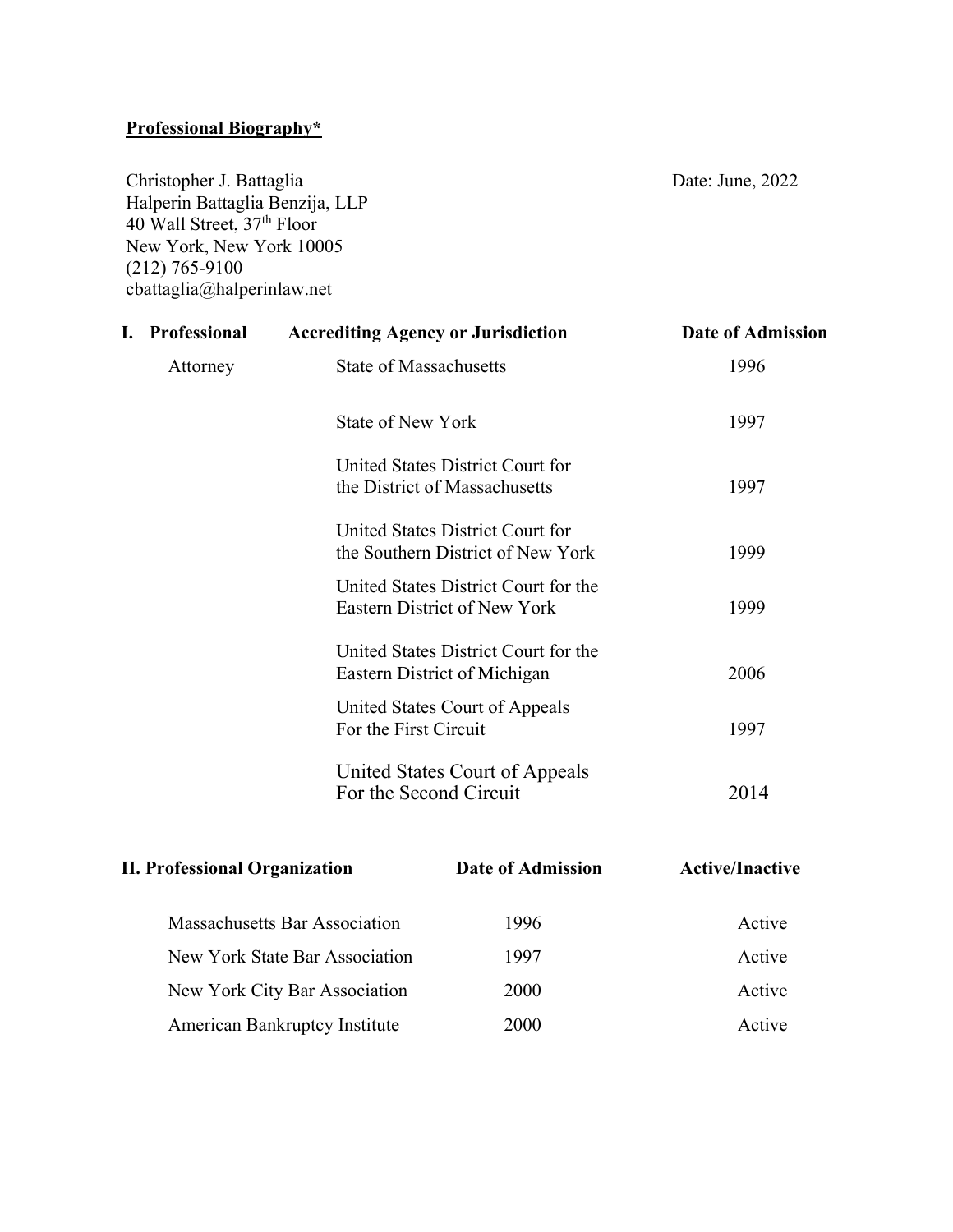#### **III. General professional experience:**

Christopher J. Battaglia is the managing member of Halperin Battaglia Benzija, LLP ("HBB") and has been a bankruptcy practitioner since 1996, and became a member of HBB in 2003. Before his relocation to New York in 1999, Mr. Battaglia worked for ten years (the latter three as an associate attorney) at Gordon & Wise, LLP, one of Boston's most respected bankruptcy boutiques.

Prior to his admission to the bar, Mr. Battaglia gained an understanding of the bankruptcy process from his work as a senior law clerk, and insight into the management and financing of a business from his subsequent role as the law firm's business manager. After his admission to the bars of New York and Massachusetts in 1996, Mr. Battaglia specialized in debtor representations for Gordon & Wise, LLP, and became well versed in sophisticated bankruptcy reorganization and appellate issues, as well as complex commercial litigation and transactional matters.

Since joining Alan Halperin in 1999, Mr. Battaglia has focused his energies on creditors' rights and the representation of official and unofficial committees of unsecured creditors, representing Committees in the PetroRig, Dana Corporation (Conflicts Counsel), MFS Fabrikant (Conflicts Counsel), RMA Management Services, Inc., Alpha Star Insurance, Standard Automotive, Turner Steel, Wards Products, Tender Loving Care Healthcare Services, Inc., Newington Health Care, Hitachi Seiki USA, de V&P, Insite Services, Homemaker Industries, Vanns Stores and RMM Records & Video chapter 11 cases. Mr. Battaglia has also represented trustees of liquidation/litigation trusts in all aspects of administration, litigation and liquidation (including litigation of mass Chapter 5 fraudulent conveyance and preference actions relative to liquidation trusts of Oakwood Homes Corporation, Green Field Energy Services Inc., Eastman Kodak Company, and Fedders North America, Inc.). His immersion in creditor representations, when combined with Mr. Battaglia's prior experience as the manager of a business and then as an advocate for debtors, provides HBB and its clients with an invaluable versatility and depth of experience.

Mr. Battaglia has represented interests in virtually every major Chapter 11 case filed in the Southern District of New York (and other districts) and has represented clients in all aspects of bankruptcy law and in a myriad of industries, including but not limited to, auto, steel, manufacturing, retail, real estate, furniture, healthcare, nursing, insurance, business/financial services, information technology, intellectual property, music and entertainment, jewelry, food services and restaurants, garment, and oil and gas industries.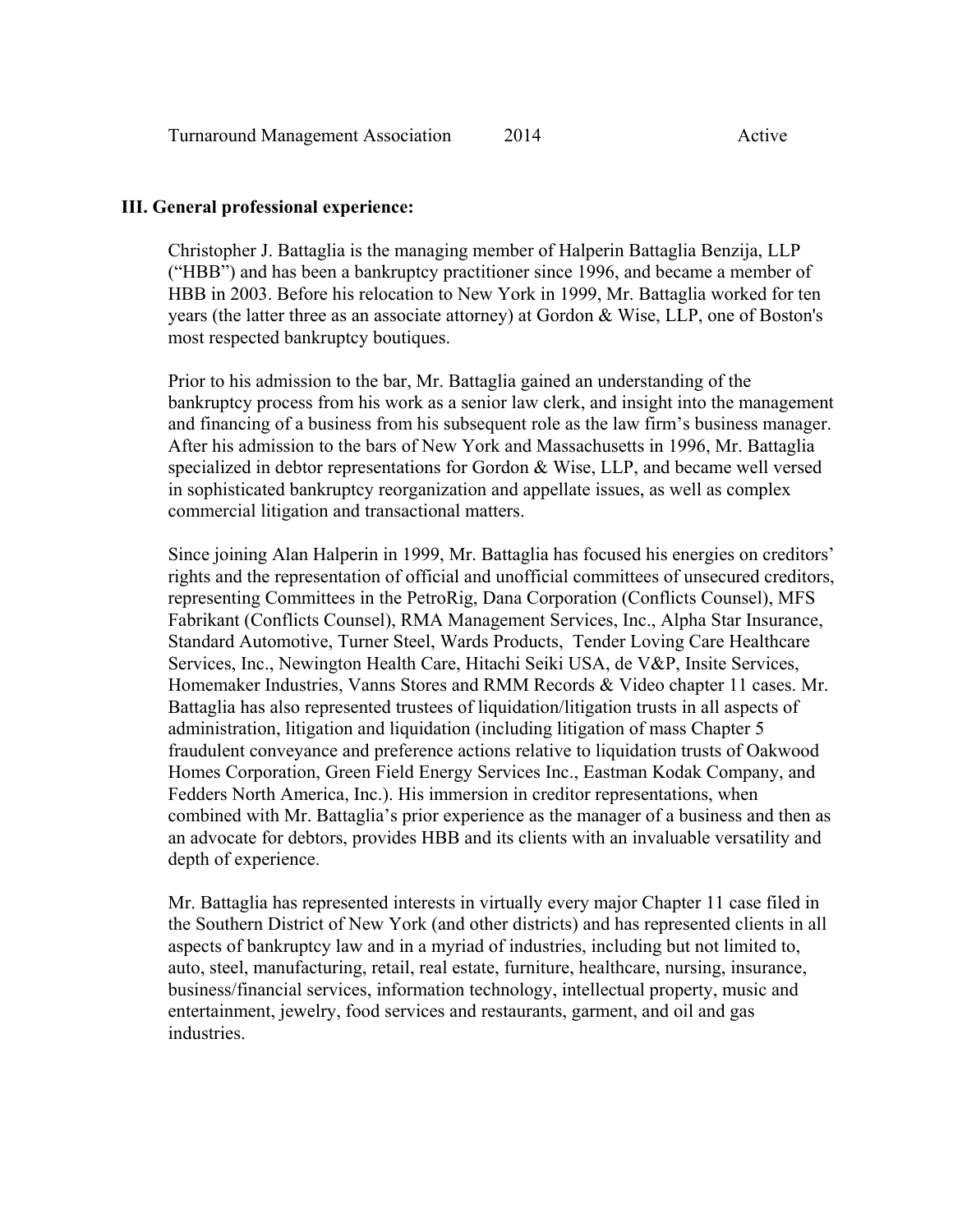Mr. Battaglia is a graduate of Suffolk University Law School (cum laude, 1996) and holds an undergraduate degree from Tufts University (1989). He is admitted to practice before the United States District Courts for the Southern and Eastern Districts of New York and the District of Massachusetts, including the Bankruptcy Courts within those jurisdictions, and the United States Court of Appeals for the First and Second Circuits. Mr. Battaglia is a member of the American Bankruptcy Institute ("ABI") and the ABI Mediation Committee and co-authored seminar materials for the ABI's Fifth Annual Northeast Bankruptcy Conference on the subject of litigating dischargeability (July, 1998). Mr. Battaglia is also a member of the Boston Bar Association (Business Law/Bankruptcy Section), the Massachusetts Bar Association, the New York State Bar Association and the Association of the Bar of the City of New York.

### **IV. General pertinent experience:**

Please see Section III above.

 In addition, Mr. Battaglia has participated in no less than 500 formal Court ordered mediations as both counsel to plaintiffs and defendants in a variety of matters and cases involving commercial/bankruptcy disputes. Further, Mr. Battaglia has represented parties in both the defense and prosecution of over 5000 mass avoidance actions in a myriad of jurisdictions.

### **V. Mediation Qualification/Experience:**

Certified Mediator by the New York City Bar Association February, 2015.

Mr. Battaglia sits on the Official Panel of Certified Bankruptcy Mediators for both the Southern District of New York and the District of Delaware and provides high level mediation services in commercial litigation matters.

Currently, Mr. Battaglia is a Court appointed mediator in the Astria Health, et al. Bankruptcy Cases pending in the Bankruptcy Court for the Eastern District of Washington and the Remington Outdoor Company, Inc., et al., Bankruptcy Cases pending in the Northern District of Alabama. Mr. Battaglia is/was also a Court ordered mediator in the SunEdison, Inc., et al., Sears Holdings Corporation, et al. and Sizmek, Inc. Bankruptcy Cases pending in the Bankruptcy Court for the Southern District of New York; in the Brookstone Holdings Corp. et al. Bankruptcy Cases pending in the Bankruptcy Court for the District of Delaware; in the Gordmans Stores, Inc., et al. Bankruptcy Cases pending in the Bankruptcy Court for the District of Nebraska; and in the Southern Foods Group, LLC, et al. Bankruptcy Cases pending in the Bankruptcy Court for the Southern District of Texas.

Mr. Battaglia has also been a Court appointed mediator in several singular disputes in commercial and bankruptcy cases pending in the Bankruptcy Court for the Southern